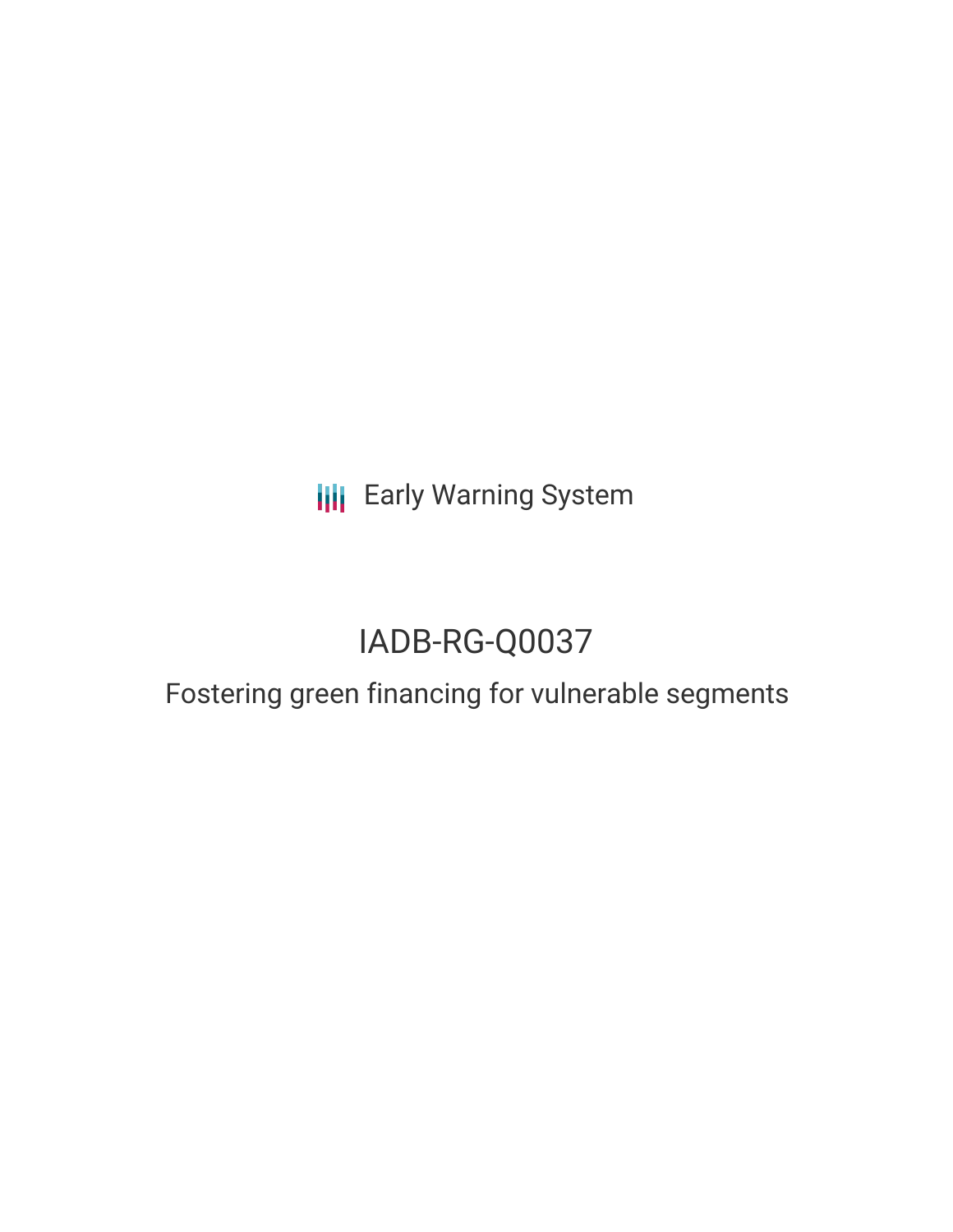

#### **Quick Facts**

| <b>Financial Institutions</b>  | Inter-American Development Bank (IADB) |
|--------------------------------|----------------------------------------|
| <b>Status</b>                  | Proposed                               |
| <b>Bank Risk Rating</b>        |                                        |
| <b>Investment Type(s)</b>      | Equity                                 |
| <b>Investment Amount (USD)</b> | $$5.00$ million                        |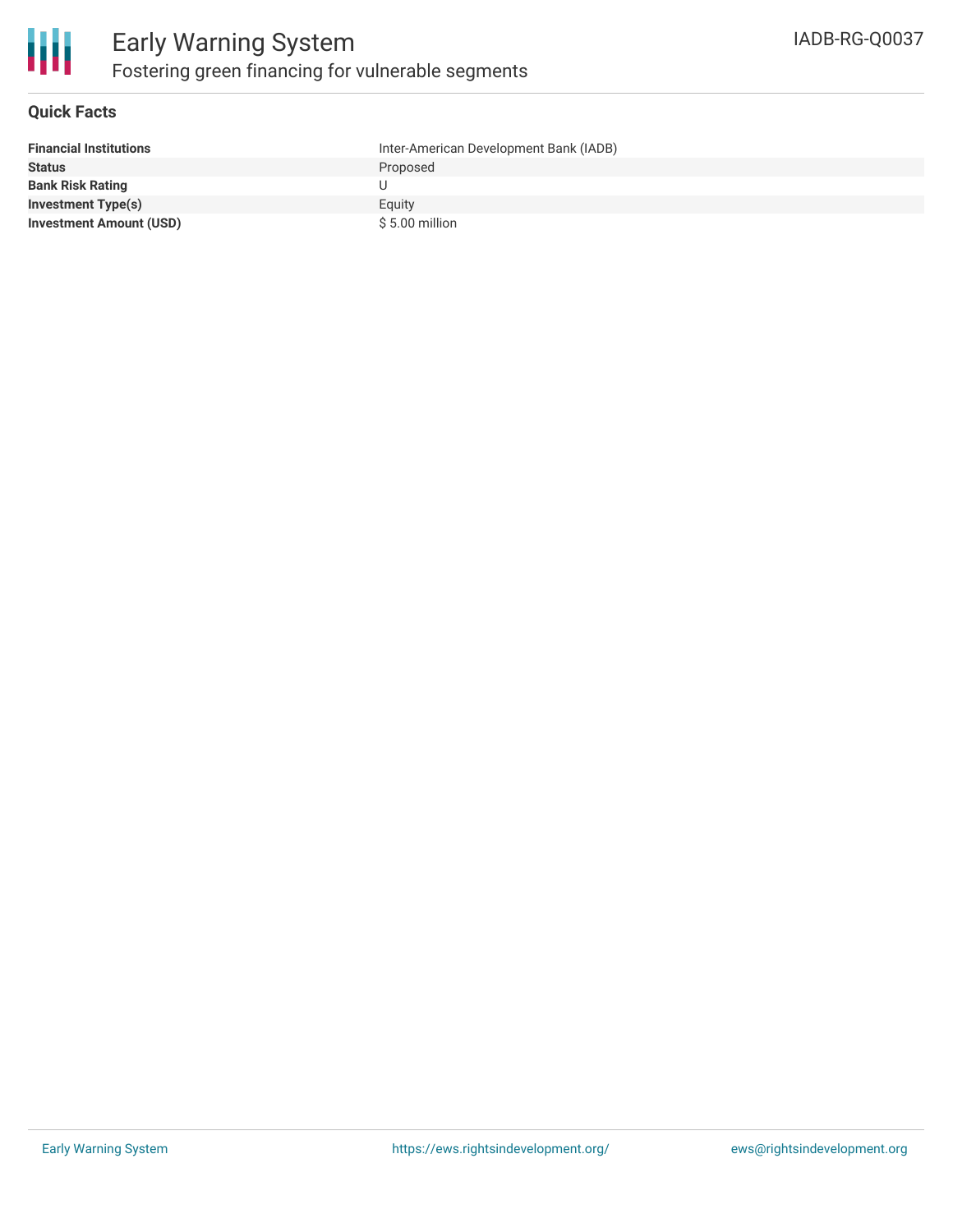

#### **Project Description**

None provided at the time of disclosure.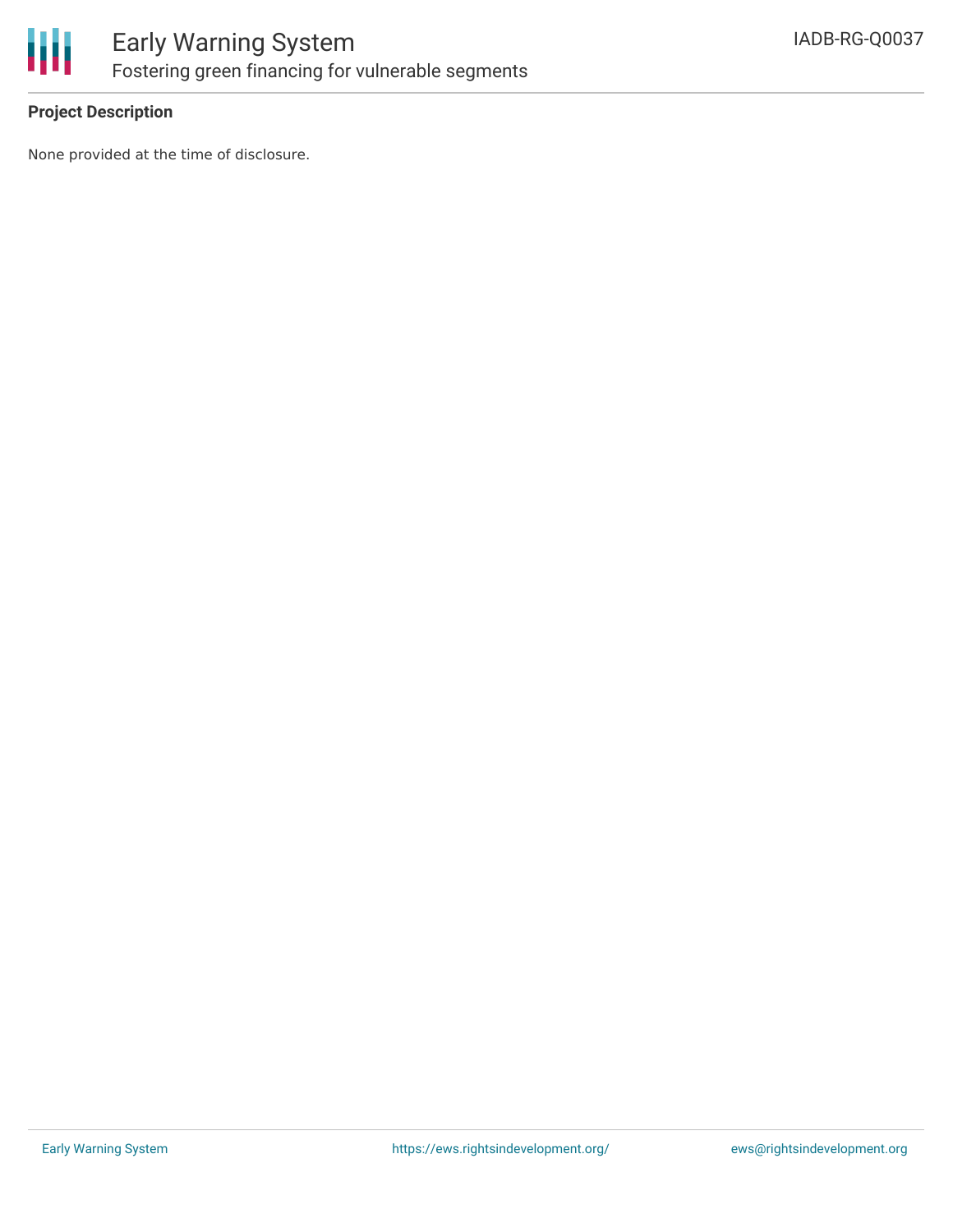

### Early Warning System Fostering green financing for vulnerable segments

#### **Investment Description**

• Inter-American Development Bank (IADB)